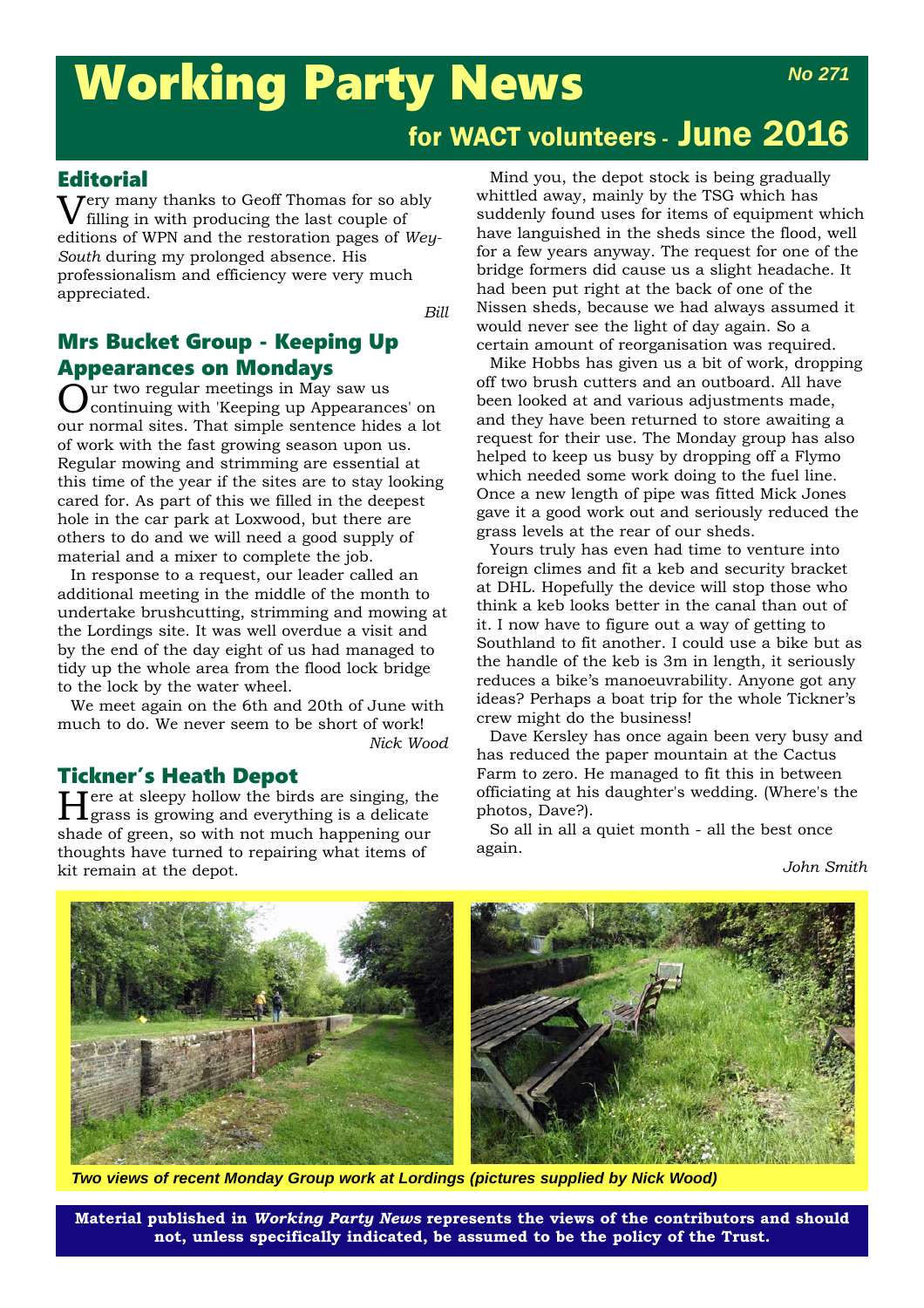## Thursday and Sunday Group

t Gennets Bridge Lock (GBL) it has been a  $\Lambda$ quiet but still busy month and time has just flown by. On the top sill, all the items used to get the concrete poured were removed. Then we started the big task of putting in the steel reinforcing and shuttering for the walls.

At the bridge, the centering was being made and by the end of May it was in position. There was a delay in making the centering caused by nonavailability of the particular size of timber needed, but that was finally overcome by the efforts of John Reynolds in Budapest and his son David at Pulborough.

Work then started on the training walls at the bottom of the lock: a dirty and wet job, so well done to all those who fought the good fight.

The bricklaying continues with enthusiasm by Eddie Fairman, Geoff Thomas and Edward Stratton-Woodward, ably assisted by Martin Smithers. For Jason Falkner and others in the group, it is nearly a full time job keeping the bricklayers serviced with mortar, bricks and adjusting the scaffolding. Jason is usually to be found at the back pump chamber and JJ the haul side training wall.

Car batteries are still needed for recycling to bring in some money. Keep them coming, despite promises, only one this month.

Although we have a defibrillator for early treatment of cardiac arrest on site, following advice from Oxford University on BBC News this last week, a packet of aspirins was put in the first aid box for people to consider taking after minor stroke "to prevent or limit the harm caused by further strokes". Like the scientists, we await clearer medical and public guidelines. NHS England says it will carefully consider the findings of the study. Now someone says they could prove lethal. Help!

The Thursday and Sunday Group meets at 09:30. The TSG has a work briefing form emailed out before the working day. Please email Eric Walker if you want to get on that circulation list. *Eric Walker*

| <b>Working Party Diary</b>                              |                                        |  |  |  |
|---------------------------------------------------------|----------------------------------------|--|--|--|
| Mainly construction work                                | <b>Contact Eric Walker for details</b> |  |  |  |
| 'Mrs Bucket' - Keeping Up<br>Appearances                | Details from John Empringham           |  |  |  |
| Mid-Week Working Party                                  | Details from Margaret Darvill          |  |  |  |
| Loxwood Link Maintenance                                | Check with Key Baker                   |  |  |  |
| Maintenance sessions at<br><b>Tickner's Heath Depot</b> | Contact John Smith/Ken Bacon           |  |  |  |
| Hedge Laying                                            | <b>Contact Keith Nichols</b>           |  |  |  |
| Summit level                                            | <b>Contact Dave Evans</b>              |  |  |  |
| 'Poddle' sponsored walk                                 | See WACT website                       |  |  |  |
|                                                         |                                        |  |  |  |